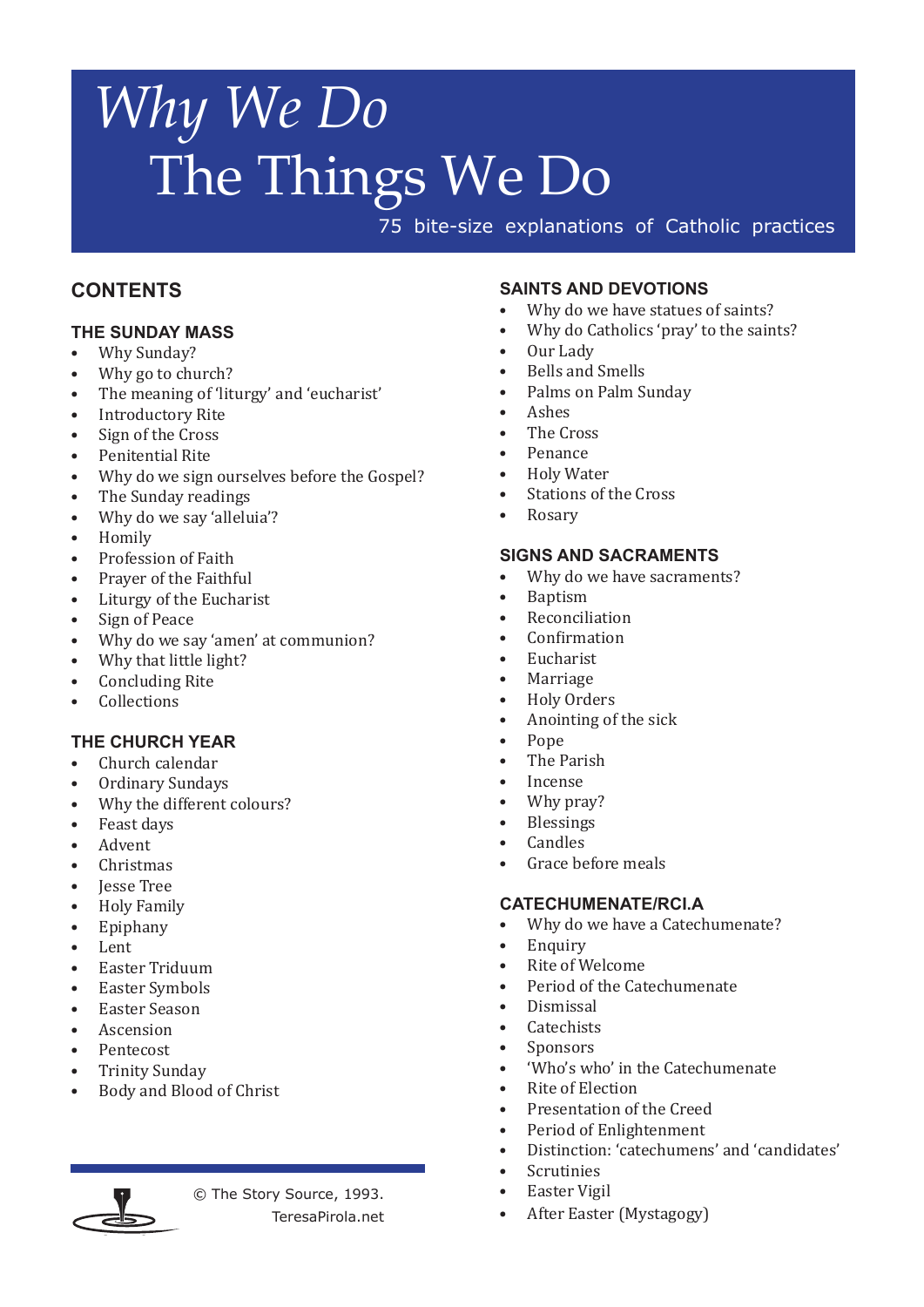75 bite-size explanations of Catholic practices

#### Part I. Sunday Mass

### **Why Sunday?**

On Sundays we celebrate Christ's resurrection from the dead. According to the biblical story, on the seventh day God rested having completed the creation of the world. Appropriately, on the first day of the week Christians commemorate the 'new creation': the renewal of the world through Christ's loving sacrifice. Traditionally Christians approach this day as a day of worship and celebration, focusing on their faith community and their family. This Sunday, take time out to give extra emphasis to this celebration. (E.g., Spend time with your children, take a walk with a friend, prayerfully review the Sunday readings.)

#### **Why go to church when I can pray alone?**

'Why go to Mass when I can pray to God by myself?' some people ask. To understand the Mass we need to understand the Church as a community, as a family. A simple analogy: Family members come together for meals, not just for physical nourishment, but as a way of sharing life together. The Sunday Eucharist is a bit

like that for Catholics. It is the sacred meal, our 'family meal', whereby we come together to worship God, not just for our private spiritual nourishment, but to acknowledge that we belong to one another as God's family, that we are a people who share in the mystery of Christ's death and resurrection.

## **What's that word mean?**

The word 'liturgy' comes from two Greek words meaning the 'work of the people.' We are reminded that when we gather to worship it is the whole community that participates. It is not simply the work of the priest and altar servers with the rest of the congregation looking on.

 The term 'eucharist' comes from the Greek word 'eucharistia' ('thanksgiving'). It was used in the early Church to refer to the entire celebration as well as to the consecrated bread and wine. The Mass is the greatest act of worship by which Christians give thanks for the salvation God has offered us through Jesus Christ.

#### **First things first**

The initial part of the Mass (the Introductory Rites) is an important time of gathering and preparation. The entrance song helps to open the celebration, unite us as a body and lead our thoughts towards the mystery of God's love which we have come to celebrate. The priest's greeting ('The Lord be with you') and the congregation's response ('And also with you') affirms that Christ is present in our midst. This is a time for focusing on the importance of the opportunity for worship that lies before us.

#### **Why do we make the sign of the cross?**

Do you rush through the sign of the cross as if swatting a fly? Don't! This gesture contains powerful symbolism connected with the Trinity and with your baptism. Indeed, it can be viewed as a prayer in itself. By making this sign you are declaring: I am completely under the power of the risen Christ, our Redeemer. You are identifying yourself with generations of Christians, for the common usage of the familiar formula - In the name of the Father, and of the Son, and of the Holy Spirit. Amen - can be traced back to the second century.

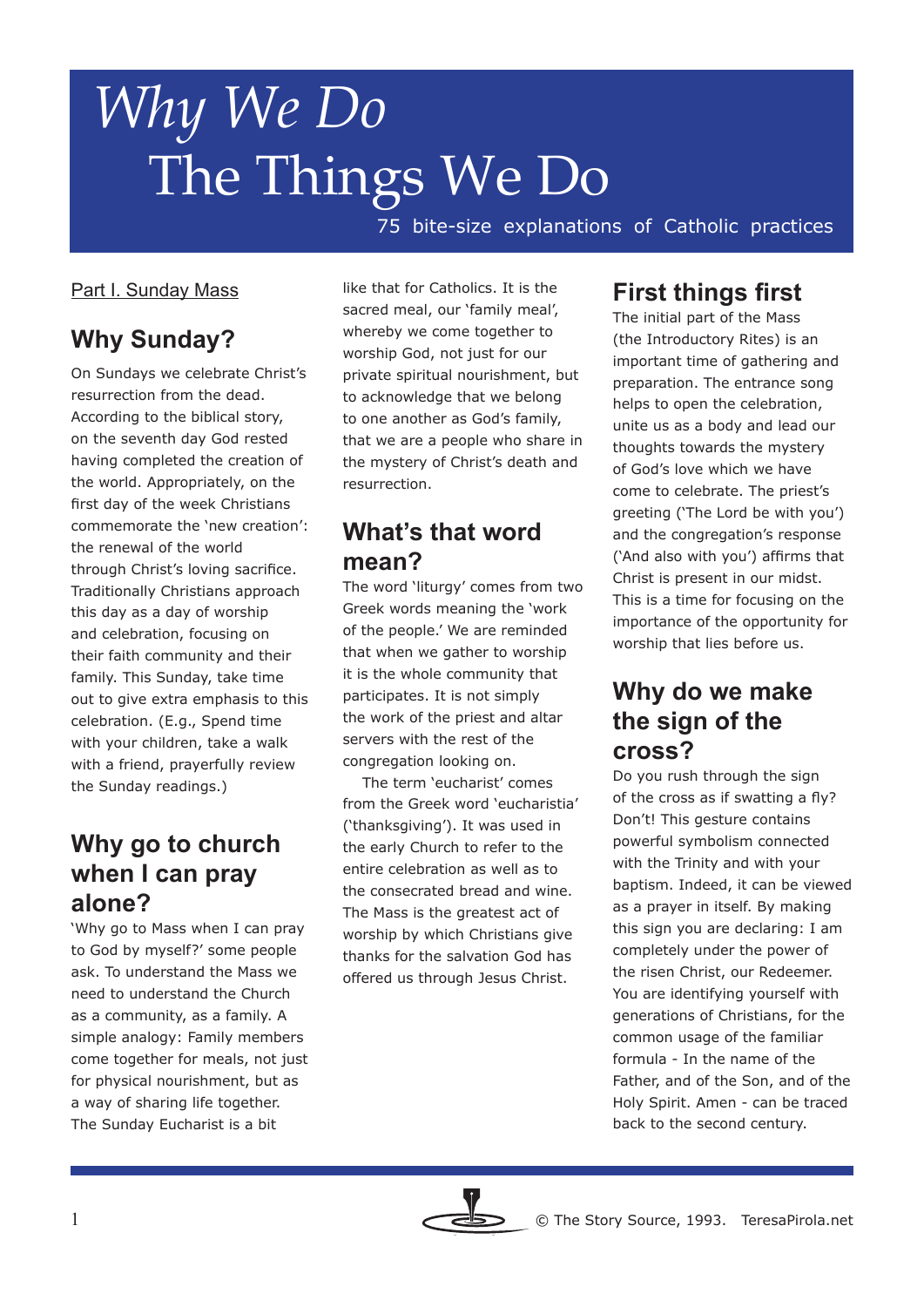75 bite-size explanations of Catholic practices

# **The Penitential Rite**

'To prepare ourselves to celebrate the sacred mysteries, let us call to mind our sins,' says the celebrant at the penitential rite. Far from being a negative focus, the emphasis of this prayer is the infinite love of our compassionate God, personified in Jesus. In a healthy family, members are not afraid to recognize that they are always in need of forgiveness. Similarly, for our faith family, the penitential rite is one way of acknowledging that we always stand in need of reconciliation. This part of the Mass often includes the 'Kyrie eleison' ('Lord have mercy') which is one of the most ancient of Christian responses.

## **Why do we sign ourselves before the Gospel?**

The Church distinguishes between the 'large' sign of the cross (made with right hand outstretched on forehead, chest and shoulders) and the 'small' sign of the cross (made with the thumb on forehead, mouth and chest). With this latter action just prior to the reading of the Gospel, we are asking God's blessing upon our thoughts, words and desires. Next time you make this sign, be aware that you are praying to open yourself to God's Word.

#### **The Sunday readings**

Does your family enjoy looking back over treasured photo albums and re-telling the stories behind the pictures? While every historic detail of your ancestry may not be recorded, the photos do capture the highlights and carry a 'sense' of your family's history, identity and values.

 The scriptures are a bit like that. They are our faith family's 'photo album', the inspired recordings of our ancestors, re-telling the stories of God's revelation in their midst. As you listen to the readings each Sunday at Mass, allow God to speak to you through the stories of your faith heritage.

#### **Why do we say 'alleluia'?**

Alleluia comes from the Hebrew word which means 'Praise God'. It appears as a prayer in the Old Testament psalms and as the chant of the saints in heaven in the Book of Revelation. It was adopted by the Christian liturgy as the response of those redeemed through Christ. In the Mass, the alleluia verse is our way of responding to the second reading and preparing for the proclamation of the Gospel. For Christians, 'alleluia' is a bit like a cheer leader's whoop! It reeks



of celebration, life, strength, freedom and all those wonderfully liberating qualities offered us through the resurrection of Jesus. To mutter it is to contradict its meaning!

# **Why a homily?**

The homily is an essential part of the Sunday Mass. The homily, the Scripture readings, the Profession of Faith and the Prayers of the Faithful form a unity which we call the Liturgy of the Word. The goal of this part of the Mass is to proclaim God's word and to illuminate its meaning and its ramifications for our lives. The homily, therefore, is usually based on a theme arising from the readings or from the particular mystery of faith being celebrated that day.

## **Why do we recite the Profession of Faith?**

Why do people pledge allegiance to their national flag? Why do married couples renew their wedding vows? They do so as a public declaration of their commitment to a particular relationship and to ideals which guide their lives. Similarly for Catholics, the profession of faith ('We believe in one God...') is a declaration of commitment. Having listened to God's Word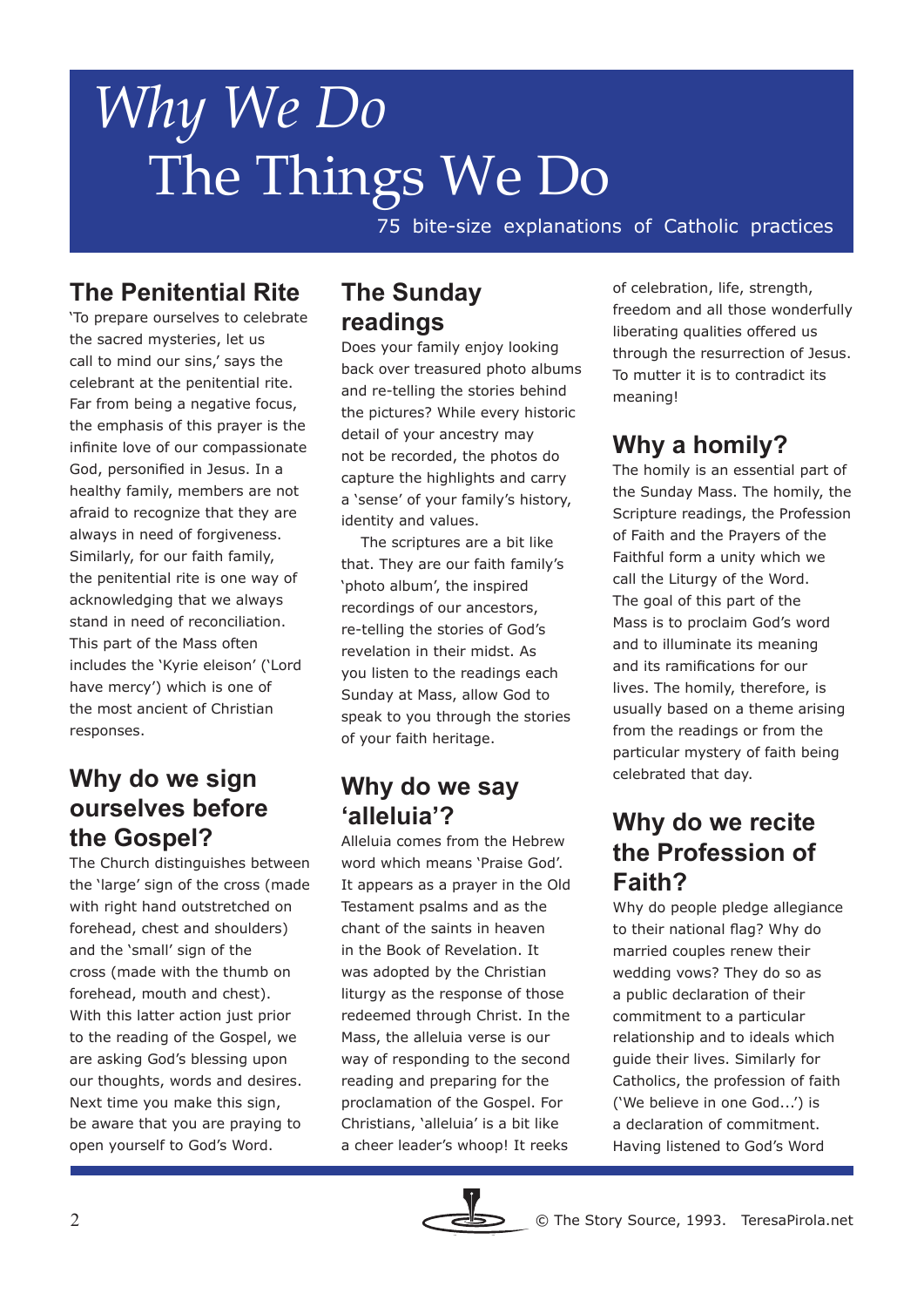75 bite-size explanations of Catholic practices

through the readings, we stand and declare our assent to the message proclaimed. Yes! We believe in God. Yes! We belong to this community that professes to live by the Gospel of Jesus Christ.

## **Why do we have a Prayer of the Faithful?**

In these prayers (also called the General Intercessions) the congregation intercedes for all humanity. We pray that the Church will be a life-giving sign of salvation to the world. We pray for Church leaders and public authorities, for those oppressed by various needs, and for all people. In making these petitions we are conscious that the Church exists for others rather than for its own sake. United at the eucharistic table as the body of Christ, we are powerfully equipped to reach out as a loving and liberating force in the world.

### **The Liturgy of the Eucharist**

Having been nourished through the scripture readings at the Liturgy of the Word, we turn to the Liturgy of the Eucharist. At this part of the Mass, the gifts of bread and wine are brought to the altar and we begin the

Eucharistic Prayer which is one of the most ancient prayers from our tradition. We ask the Holy Spirit to transform the bread and wine into the body and blood of Christ. We also ask that, in receiving Jesus, the entire assembly will be transformed as the body of Christ. By re-enacting the eucharistic words and actions of Jesus we remember and live anew the great events of his death and resurrection.

### **Why do we shake hands?**

Before receiving communion, the celebrant invites the congregation to 'offer one another a sign of peace', usually in the form of a handshake, smile or embrace. By this action we affirm our relationship as brothers and sisters in Christ. It is a genuine sign of reconciliation that prepares us for the profound act of intimacy which is signified when we share at the one eucharistic table. So, you see, the sign of peace is more than a 'nice' thing to do. It is an expression of the bond that unites us as Christians. Think about it next time you offer this sign. Please. No 'dead-fish' handshakes! Extend your hand with warmth and conviction.

#### **Why do we say 'amen' when we receive communion?**

'Amen' is a prayerful way of affirming our religious convictions. When we say 'Amen' as we receive communion we affirm our belief in the great mystery of the Eucharist. St Augustine had a great way of looking at it. He suggested that when we receive the host we should say a double amen. 'Amen' (Yes!) I believe this to be not just a piece of bread but the body of Christ. And 'Amen' (Yes!) I believe this to be not just a bunch of people but the body of Christ, a faith family called to a life of loving unity (a communion).

# **What's that little light?**

Christ is the light of the world! That little red light you see glowing on the sanctuary near the tabernacle indicates the presence of Christ in the form of eucharistic bread. We acknowledge this eucharistic presence when we genuflect (kneel on one knee). In our Christian tradition, genuflection is an act of adoration of Jesus Christ as Lord.

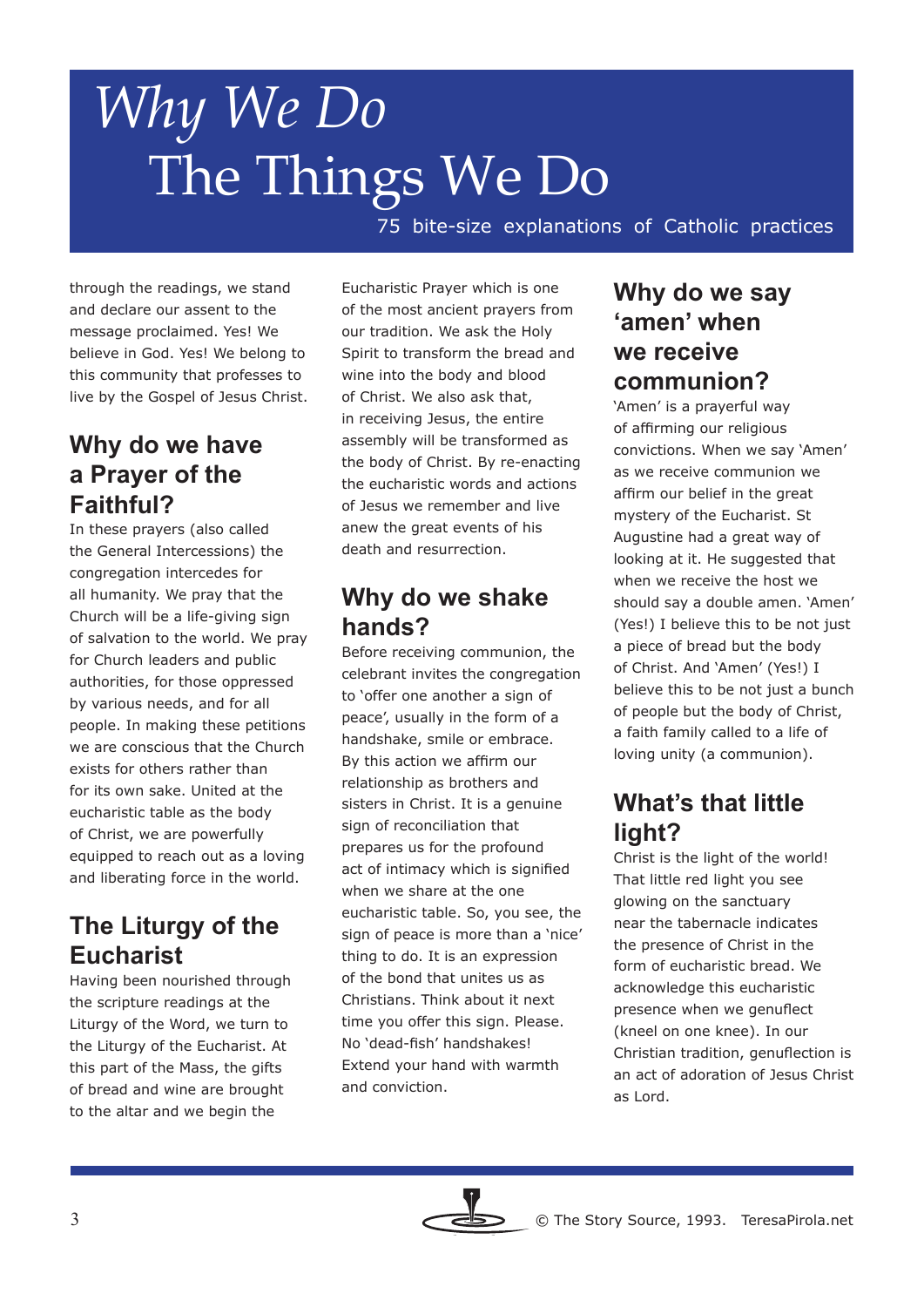75 bite-size explanations of Catholic practices

# **Go!**

'Go in peace to love and serve the Lord,' says the celebrant at the end of Mass. This concluding rite is best understood as a commissioning. Renewed in our relationship as brothers and sisters in the body of Christ, we are sent forth to share Christ's love with others. In fact, the word 'Mass' is derived from the Latin word missa which in turn is derived from 'mittere': to send. As you leave church today, think of how you can reach out to one specific person. Find a practical way of sharing with that person the strength you have drawn from this eucharistic celebration.

## **Why do we take up two collections each Sunday?**

The simplest answer is that, as with any organization, it costs money to run the Church: schools, hospitals, maintenance, wages, projects for the spread of the Gospel and caring for those in need, crisis appeals in the wider community...

 But the Church is more than an organization. It is a community with a familial character and operates as such. There are no membership fees. No one is excluded from church services because they cannot pay. Rather, Catholics are asked to 'pitch in' according to their means. Normally the first Sunday collection is devoted to the living costs of the priest and the presbytery. The second goes to various Church ministries and building projects. A third collection is sometimes included for a special appeal.

#### Part II. The Church Year

## **Why do we have a Church calendar?**

Life can be hectic. So many dates to juggle: school holidays, birthdays, grand final day, election day... As a Church family, too, we have a busy calendar. We call it the liturgical year because it is comprised of the various Christian feasts and seasons celebrated over the course of a year. The Church year begins with Advent. Easter is the pinnacle. The readings in the Sunday Mass vary according to a three year cycle (A, B & C). This calendar allows our faith community to focus on the mysteries of our faith in some kind of systematic and unified way.

# **Why do we have 'ordinary' Sundays?**

In between all the special festive occasions that occur in the life of a family there are many days which we might call



# **Why the different colours?**

You may notice over the Church year changes in the colours of the vestments of the priest and the altar. This has nothing to do with the whims of fashion! Different colours are used to symbolize the truths and sentiments expressed by the various liturgical celebrations. Purple (symbolizing preparation and penance) is used for Advent and Lent; red (warmth and blood) for Pentecost and for feasts commemorating the sufferings of Christ and the martyrs); white (joy, purity, innocence, glory) for celebrations such as Christmas and Easter, weddings, baptisms and funerals; green (life) for Sundays in Ordinary Time.

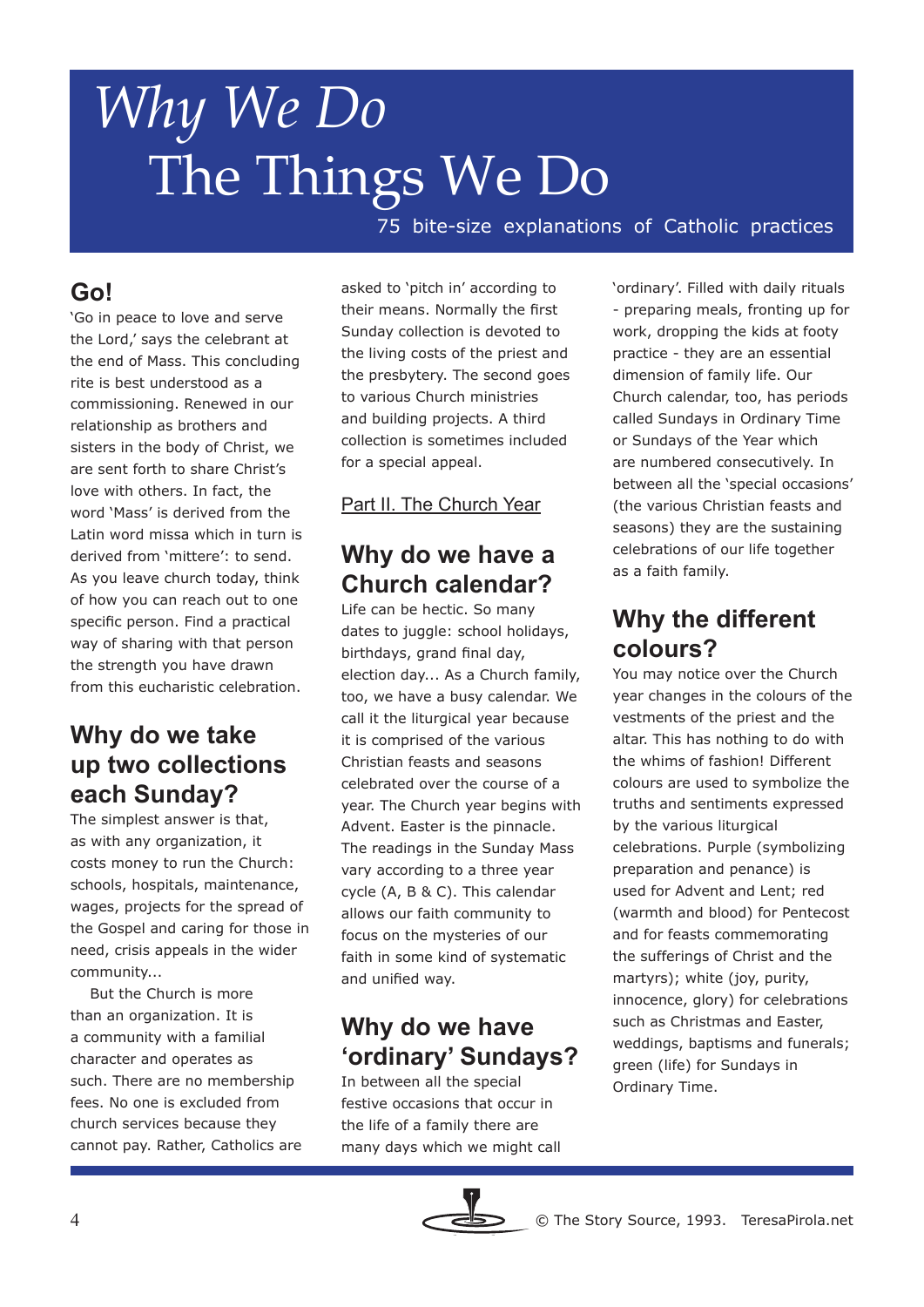75 bite-size explanations of Catholic practices

## **'Today is the feast of...'**

When families and friends celebrate birthdays, graduations and anniversaries they are making a statement about a person or a value which is collectively important to them. The Catholic Church, too, is full of celebrations―saints' feast days and holy days―that affirm certain people and truths that are important to us as a faith family. Such occasions help unite and keep alive important events and relationships which have shaped our very existence as a Church.

# **Advent**

The Church calendar begins with the Advent season, the four weeks leading up to Christmas. This period is a time of preparation, not just for Christmas gifts and luncheons and holidays, but for the great celebration of God's revelation through the birth of Jesus Christ. How privileged we are to live in this age of salvation! For centuries before Jesus' birth, the Jewish people waited for the coming of the promised Messiah as foretold by the Scriptures. We find ourselves in a similar position as we look forward to the second coming of Christ at the end of time. In this sense, Jews and Christians share in a messianic

yearning. Although we do not know the hour or the day, each Advent we renew our faith in this great promise.

# **A Christmas question**

Since we do not know the exact historical date of Jesus' birth, why do Christians celebrate Christmas on 25th December? In the ancient world, a pagan festival held on 25th December worshipped the sun as the divine controller of all life. The Roman Emperor Aurelian established this festival in 274, naming it Natalis Solis Invicti ('the Birth of the Unconquered Sun'). By choosing this day as the birth of Christ, Christians intended to counteract the pagan belief as they celebrated Christ as the true light of the world, the Saviour who dispels the darkness of sin with the light of God's love.

### **The Jesse Tree**

No, it's not just another Christmas tree you see in churches at this time of year. In Christian tradition the Jesse Tree represents the family tree of Jesus. Beginning with Abraham, the names that you see decorating the tree are the characters listed in the genealogy of Jesus as recorded in the Gospel of Matthew (1:1-16). The name Jesse comes from the father of

King David who is listed in verse 6. The tree reminds us that Jesus our Saviour is revealed not as an isolated super-hero, but as the Messiah intimately connected with the people of God. He is God-with-us.

# **The Holy Family**

On the feast of the Holy Family we pause to reflect on our own families. For some of us this raises happy thoughts. For others, painful. For most of us it is a mixture of both. Undoubtedly, blood bonds are the most lifeaffecting relationships we have, even if by their absence! It is precisely because of their significance that families can teach us so much about the Gospel and about the Church. In the ups and downs of relating to one another, family members cannot help but be confronted by the challenge to love, to forgive and to put others before one's own agenda. Families often underrate their holiness. In fact they are among the greatest of witnesses to the depth of love that Christians are called to share.

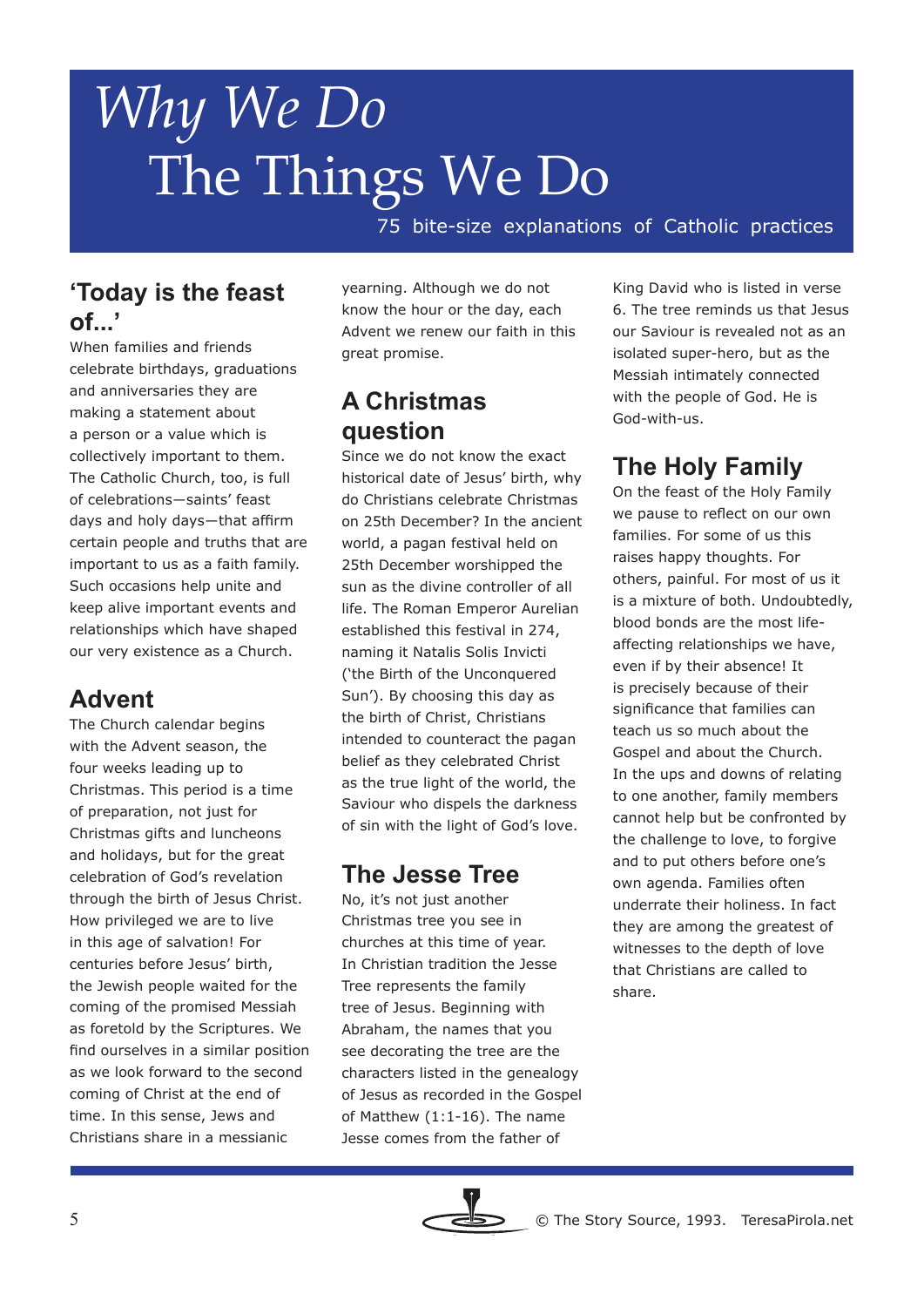75 bite-size explanations of Catholic practices

## **Why do we celebrate the Epiphany?**

'Epiphany' comes from the Greek word meaning 'appearance' or 'manifestation'. This feast celebrates the revelation of Christ to the Gentiles (non-Jews). In the Gospel story the wise men, foreigners from the East, represent these 'outsiders' to the chosen people of God. Today, the feast of the Epiphany reminds us that our faith in Christ is not a gift to be kept to ourselves but to be offered to all peoples of the world. A question we might ask ourselves: How is the light of Christ manifested through our faith community? How have we experienced the light of Christ through friends 'outside' our faith community? Have we ever thought to tell them this and to invite them to share in the life of our community?

# **Why Lent?**

In the early Church Lent originated as a time of repentance for those preparing for baptism. Having experienced the call to conversion, those seeking initiation into the Christian community resolved to turn away from sin and embrace a gospel life. They were baptized at the Easter Vigil.

 Today, the six week period of Lent is a time of repentance and renewal for the whole Church. It is a time when we prayerfully take stock of our lives, turn away from all lifestyle habits that contradict the Gospel and renew our commitment to Christ and each other.

### **Why do we have so many ceremonies at Easter?**

The Easter Triduum refers to three key days in the Church's calendar which together express the central mystery of our Christian faith: the death and resurrection of Christ. It begins on Holy Thursday as we focus on Jesus' farewell words and deeds at the Last Supper. It moves to Good Friday when we ponder the events of his suffering and death. It climaxes with the Easter Vigil when we celebrate the liberation of humankind through Christ's resurrection.

 This three-stage sequence of worship allows us to take in an enormous mystery in small, digestible chunks and to relate it to the various facets of our own lives - the sorrows, joys, successes and failures. Of all the Church's celebrations throughout the year, the Easter Triduum is considered the highpoint.

#### **Easter symbols**

The Easter vigil reeks of powerful symbolism. We begin with fire, for Christ the light of the world has shattered the darkness of sin. The Easter candle is lit and in turn sets alight the small candles held by the congregation until the whole church is ablaze. We sing 'alleluia' to uplifting music to express our joy. We use water, a symbol of life and cleansing, to baptize newcomers into our Church and to remind us of our own baptismal vows. The newly baptized are adorned with white robes representing their release from sin. They are anointed with oil (chrism) symbolizing the indelible mark of the Holy Spirit. Finally, they partake in the Eucharist as a sign of their union with the Christian community.

### **The Easter Season**

Easter, the celebration of the resurrection of Jesus, is the climax of the Church's life marking Christ's victory over sin and death. Traditionally, the Easter vigil is the time for baptizing newcomers to our Church. The season of Easter extends for 50 days after Easter Sunday, closing with Pentecost Sunday. In the early Church this period was a time of catechesis for the newly baptized. Called mystagogy ('reflection on the

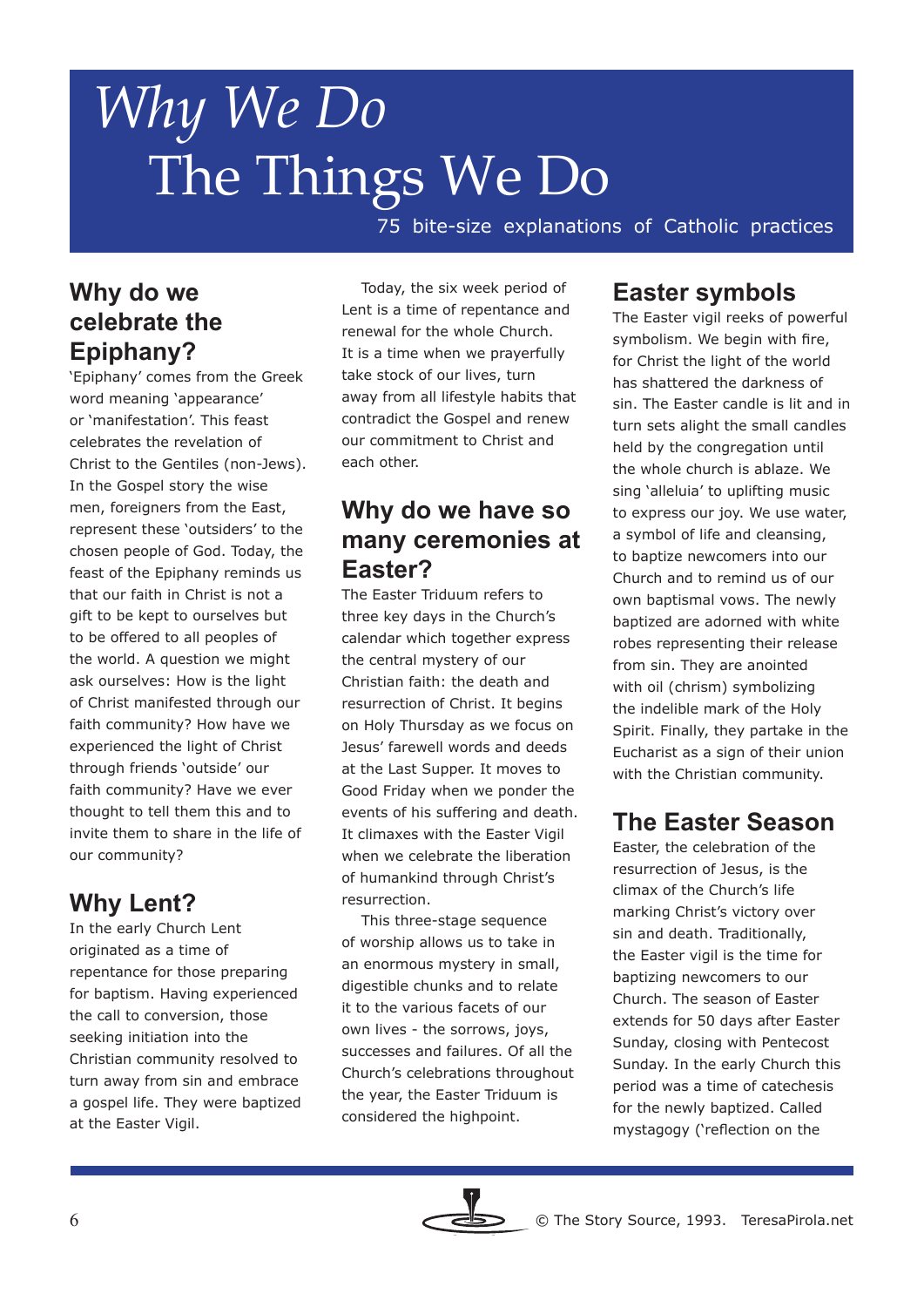75 bite-size explanations of Catholic practices

mysteries'), this catechesis led the baptized to a deeper understanding of what it meant to bear the light of Christ to the world. Appropriately, the Gospels of the Easter season reflect this missionary theme. It is an opportune time for all Christians to ponder the missionary significance of their baptism.

## **Why do we celebrate the Ascension?**

On Ascension Sunday we celebrate Christ's final appearance after the resurrection whereby he was taken up into heaven. To some ears this might sound like celestial theatrics! As Christians we understand it to be a profound affirmation of the fact that Jesus is indeed the Son of God who lives on forever beyond the material confines of this world. We are led to reflect on our own humanity from the perspective of the promise of eternal life. Christ has shown us God's love, and God's love is forever - limited by nothing, not even death. As Christians, our belief in this 'tomorrow' allows us to live 'today' with hope and courage.

#### **Why do we celebrate Pentecost?**

Pentecost commemorates the coming of the Holy Spirit upon the disciples as tongues of fire (Acts 2). The name 'Pentecost' (Greek: 'fiftieth day') originally referred to the Jewish Feast of Weeks (in Hebrew: 'Shavuot') which fell fifty days after the Passover. This feast celebrated the first fruits of the harvest offered to God and also the giving of the Law to Moses. The early Church gave it Christian significance, rejoicing in the 'first fruits' and the 'new law' heralded by Christ's resurrection. Today we celebrate Pentecost as the conclusion of the Easter season, fifty days after Easter Sunday. Conscious of the apostolic zeal that galvanized the disciples into a united body, we often think of Pentecost as the birth of the Church.

### **Why do we celebrate Trinity Sunday?**

God is love. That is the simple, profound truth at the heart of Trinity Sunday. Consider a husband and wife who have loved each other for many years. They approach life with a sense of 'we' rather than 'I'. Paradoxically, instead of losing a sense of self-



## **Body and Blood of Christ**

The feast of Corpus Christi focuses on the Eucharist as a symbol and sacrament of unity. While we celebrate the Eucharist every Sunday, today we give special consideration to the Bread of Life nourishing our lives. When we break bread and share the one cup we recall that sacred meal between Christ and his disciples just before sacrificing his life on a cross. Like those disciples, Christ's death and resurrection has bonded us in a love relationship. For this reason, the Eucharist is never a private affair but always a call to unity. In receiving communion today, be aware of Christ's presence not only in the Eucharistic host, but in those receiving with you.

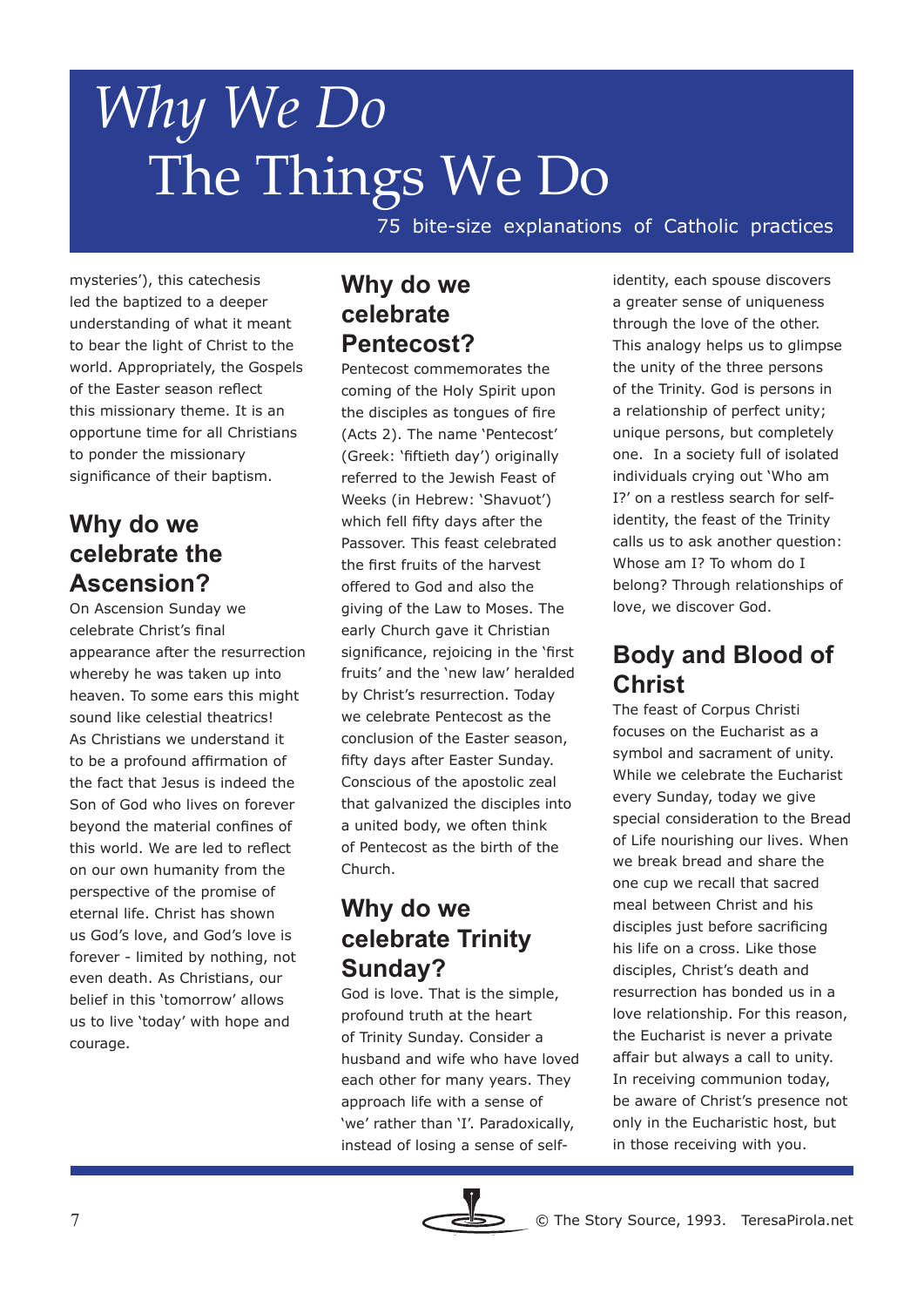75 bite-size explanations of Catholic practices

#### Part III. Saints & devotions

# **Why do we have statues of saints?**

Does your home display photos of deceased family members? Do you sometimes visit the grave of a loved one on special occasions of remembrance? Sometimes painful, sometimes comforting, gestures like these allow families to continue to include their ancestors in the fabric of daily life. The Catholic community, too, has ways of acknowledging its ancestors, the communion of saints, with whom we are bonded through faith even beyond the grave. Statues, art and various devotional practices that abound in Catholic churches are concrete expressions of our enduring relationship with those who have gone before us in faith.

# **Why do Catholics 'pray' to saints?**

It is a common and beautiful practice for Christians to turn to one another for support and encouragement as they journey through life. The Catholic way of 'praying' to the saints is simply an extension of this practice of drawing support from our faith family. Far from undermining adoration of God, devotion to the saints strengthens our love

of God. Awareness of the saints raises our sights, empowers us to aspire to gospel qualities and helps us to see our earthly lives from the perspective of the promise of eternal life.

# **Why do Catholics hold Our Lady in such high esteem?**

Every community has its heroes and heroines; people whose lives embody an ideal and inspire us to greater heights. The Church, too, looks up to men and women who are outstanding witnesses to the gospel. Of all the saints, prophets and holy people who have gone before us in faith, Catholics honor the Jewish woman Mary in a special way because of her unique role in the story of salvation. As the mother of Jesus, she was the first to bear the Gospel to the world. Mary's life is the most perfect example we have of a life lived under the grace of the Holy Spirit. Her feminine presence opens us to essential dimensions of the Gospel and draws us closer to the heart of Christ.

# **Bells and smells**

Why is the Catholic Church so full of 'things': bells, incense, candles, holy water...? Catholicism is a very 'earthy' religion. In God becoming human through the person of Jesus Christ, we are reminded that material realities are not to be scorned but embraced as part of our loving response to our Creator. While we know that no image or 'thing' can capture the presence of God who is Mystery beyond all comprehension, we also recognize that human persons need to express themselves in a human way. When we portray the mysteries of our faith through human realities we are not 'confining' God but simply making a statement about the truths we hold dear.

#### **Why do we hold palms on Palm Sunday?**

On Palm Sunday, the Sunday leading into Holy Week, we commemorate the Lord's triumphant entry into Jerusalem. The Gospels that describe this event speak of large crowds laying palm branches on the road before Jesus and proclaiming him as king. Here is a man with charisma, with a stirring message! And yet, before the week is out, he has been betrayed into the hands of his enemies and crucified. Palm Sunday (also called Passion Sunday) highlights the paradox of Christ's kingship. Our palms represent his victory, but a

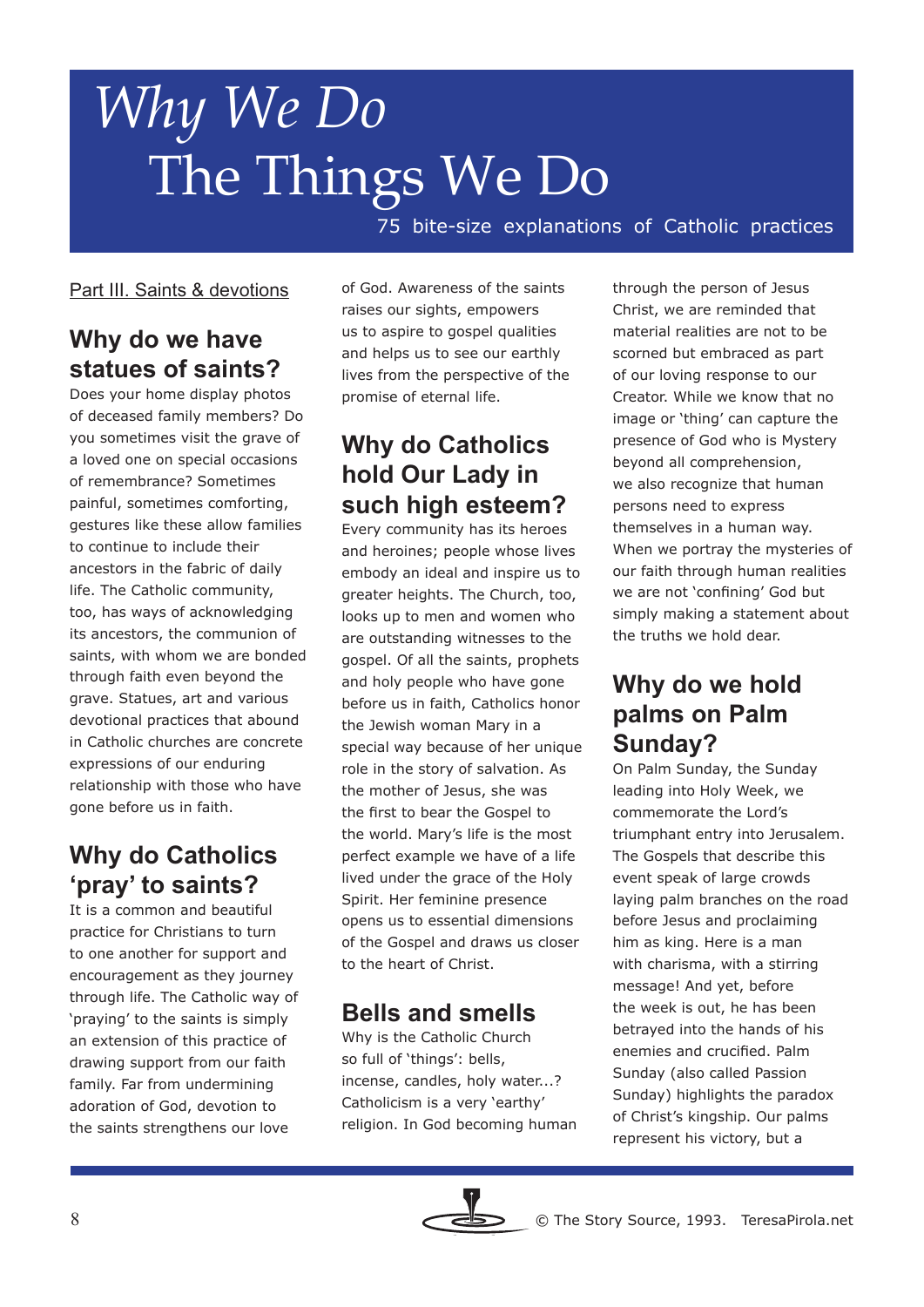75 bite-size explanations of Catholic practices

victory that comes only through suffering and self-sacrifice.

# **Why ashes?**

The ashes we receive on Ash Wednesday remind us of our mortality and symbolize the spirit of penance that marks the Lenten season. Ashes were commonly used in ancient religions (including Judaism) as an expression of sorrow. In the early Church, Jewish converts introduced a similar practice into the Christian liturgy. By being marked with ashes, a Catholic today is recognized by the community gathered as one who has chosen to repent of sin and believe in the Good News. A sign to be worn with conviction!

# **The cross**

Is the cross you wear around your neck just an attractive piece of jewelry to you? Have you ever pondered the startling paradox of this symbol? After all, in Jesus' day the cross was an instrument of execution. Translated into modern terms, it's a bit like wearing a miniature electric chair around your neck! The repugnance of such an idea highlights the radical edge of the Gospel. Jesus' life led to suffering, loss, failure and even death. Yet it was precisely through such self-sacrifice that

the resurrection was possible. As Christians we are called to life by walking the way of the cross. Not a religion for the faint-hearted!

#### **Penance**

'Penance' is not a terribly popular word these days. Yet the 'offering up' or denying ourselves of a simple desire (e.g. a favorite TV program, an extra dinner serving) is still a rich and fruitful practice embedded in our Catholic tradition. Far from being a negative thing, regular acts of penance strengthen our willpower, develop perseverance and free us from self-centredness. Just as an athlete prepares for a race with months of regular training, so does the practice of penance prepare a Christian for the 'tough' side of Gospel living; those days that require you to 'give your all' when you thought you had already.

### **Why do we pray the Rosary?**

One might look upon the rosary as a precious heirloom passed down through generations of our faith family. Essentially, it is a simple, repetitive prayer by which we reflect on the life, death and glorification of Christ through the eyes and heart of his mother. According to a tradition that dates back to the 15th

century, St Dominic founded the devotion to the rosary. Other evidence, however, suggests that it developed gradually, especially under the influence of the Cistercian and Dominican religious orders. The rosary is one way we can prayerfully contemplate the mysteries of our faith.

### **Why do we have Stations of the Cross?**

Have you ever made a journey retracing the steps of an ancestor? In the early Church a tradition developed whereby Christians would make a pilgrimage to Jerusalem, retracing the journey that Jesus took to Calvary. Visual representations depicting the Passion of Jesus were erected along the way. In memory of this sacred path, the stations were popularized in art and as a devotional practice, encouraged especially by the Franciscans. There are fourteen stations in our modern day devotion whereby people move from station to station, reflecting on the sacrifice Jesus made for us.

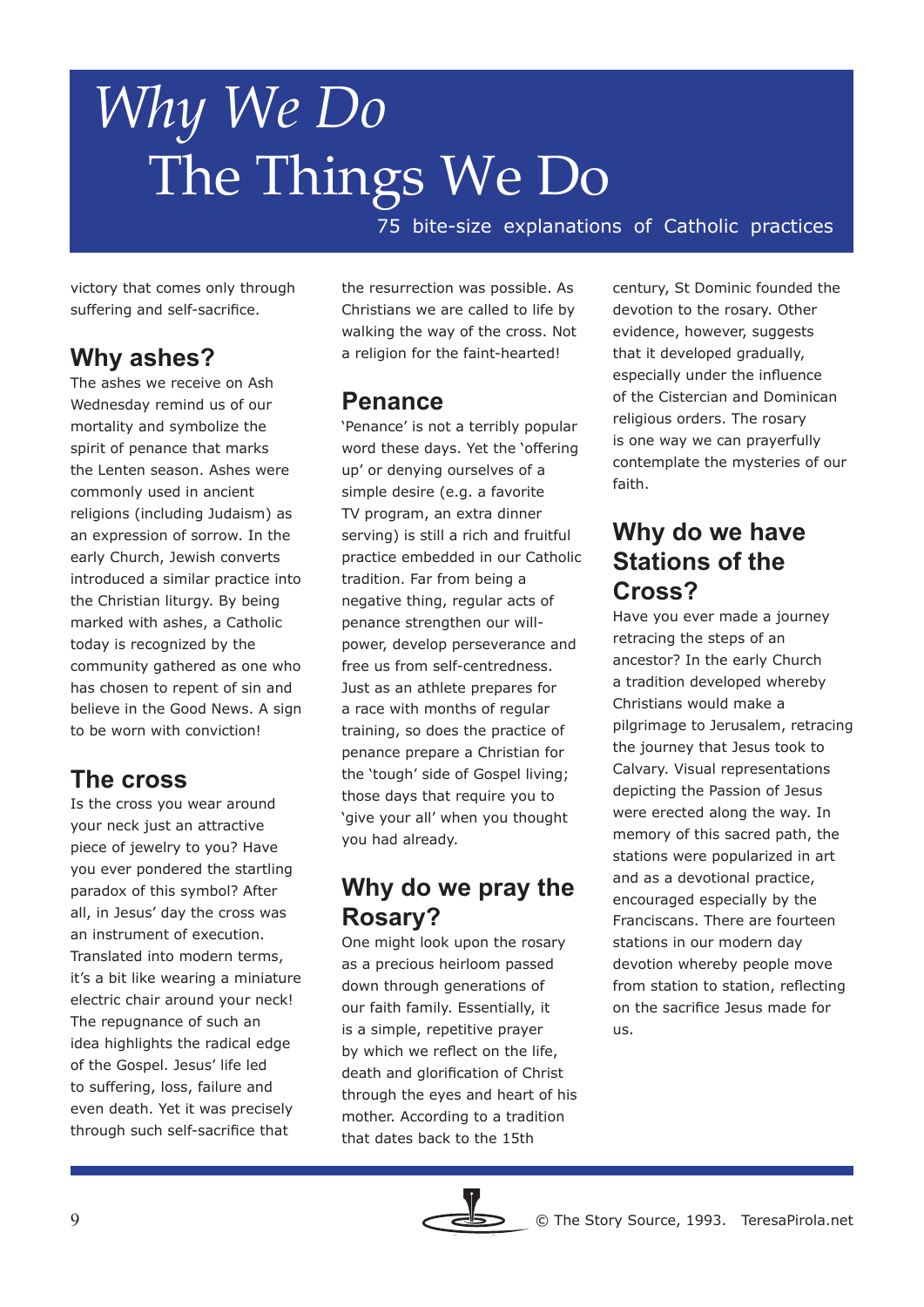75 bite-size explanations of Catholic practices

### **Why do we bless ourselves with holy water?**

From the earliest days of Christianity (and, even earlier, in Judaism and other ancient religions), water was used in baptismal rituals as a symbol of life and cleansing. Today, when Catholics sprinkle themselves from that little bowl of holy water at the church door and make the sign of the cross, they do so as a reminder of their baptism. The holy water itself is simply water that has been blessed by a priest.

Part IV. Signs & Sacraments

### **Why do we have sacraments?**

Relationships grow through communication. We communicate in many ways beyond words: smiles, handshakes, gestures of affection, gifts, cards, flowers. In our relationship with God, too, we use signs to express the mystery of God's loving presence. There are many ways we do this, but some community rituals have developed in our Church which we hold to be particularly sacred and which mark the various stages of a person's life as a member of the Church. We call these sacraments: signs or symbols that 'make present'

within us the reality of God's love that is signified.

# **Why do we baptize?**

An adult baptized into the Church enters into a relationship. He or she no longer lives as an individual entity but as a member of the body of Christ. Like a wedding, the baptismal ceremony marks the beginning of this new life of union and ongoing commitment. A baptized person says 'Yes, I want to be one with you; I want to live a life faithful to the Gospel'. (When an infant is baptized, the parents and godparents make this commitment on the child's behalf.) Likewise, the community pledges itself to be one with that person. Two other rituals, Confirmation and Eucharist, complete this process whereby a person becomes part of the Catholic Church. Together the three are known as the Sacraments of Initiation.

### **Reconciliation**

'Why go to the Sacrament of Reconciliation?' people sometimes ask. 'Isn't it enough to say sorry to God in my heart?' The Catholic approach to Reconciliation is deeply community-oriented. For us, sin is never a private affair. When one member of the body of Christ hurts, the whole body

suffers. Imagine a husband and wife who harshly criticize each other. They can regret their words and say sorry to God. But for the forgiveness of God to really take effect in their marriage, they also need to reconcile with one another. Similarly, in Reconciliation we offer a public sign to our faith community that we are sorry for the ways we have undermined the unity of the Church and that we desire to renew our relationship with our brothers and sisters in Christ.

# **Why confirm?**

As the name implies, the Sacrament of Confirmation confirms or strengthens the new life received at Baptism. Symbolically, the bishop or priest makes the sign of the cross on the forehead using an oil called chrism. As he does so he says, '(Name), be sealed with the gift of the Holy Spirit.'

 Although the Holy Spirit is received at baptism, Confirmation focuses on this gift by recalling the promise of Jesus to send the Spirit. In the case of youth, Confirmation is often regarded as a sign of maturity in Christ. Having been baptized as a baby and raised in the Christian life, the youth is now called upon to make a more mature commitment to the Gospel.

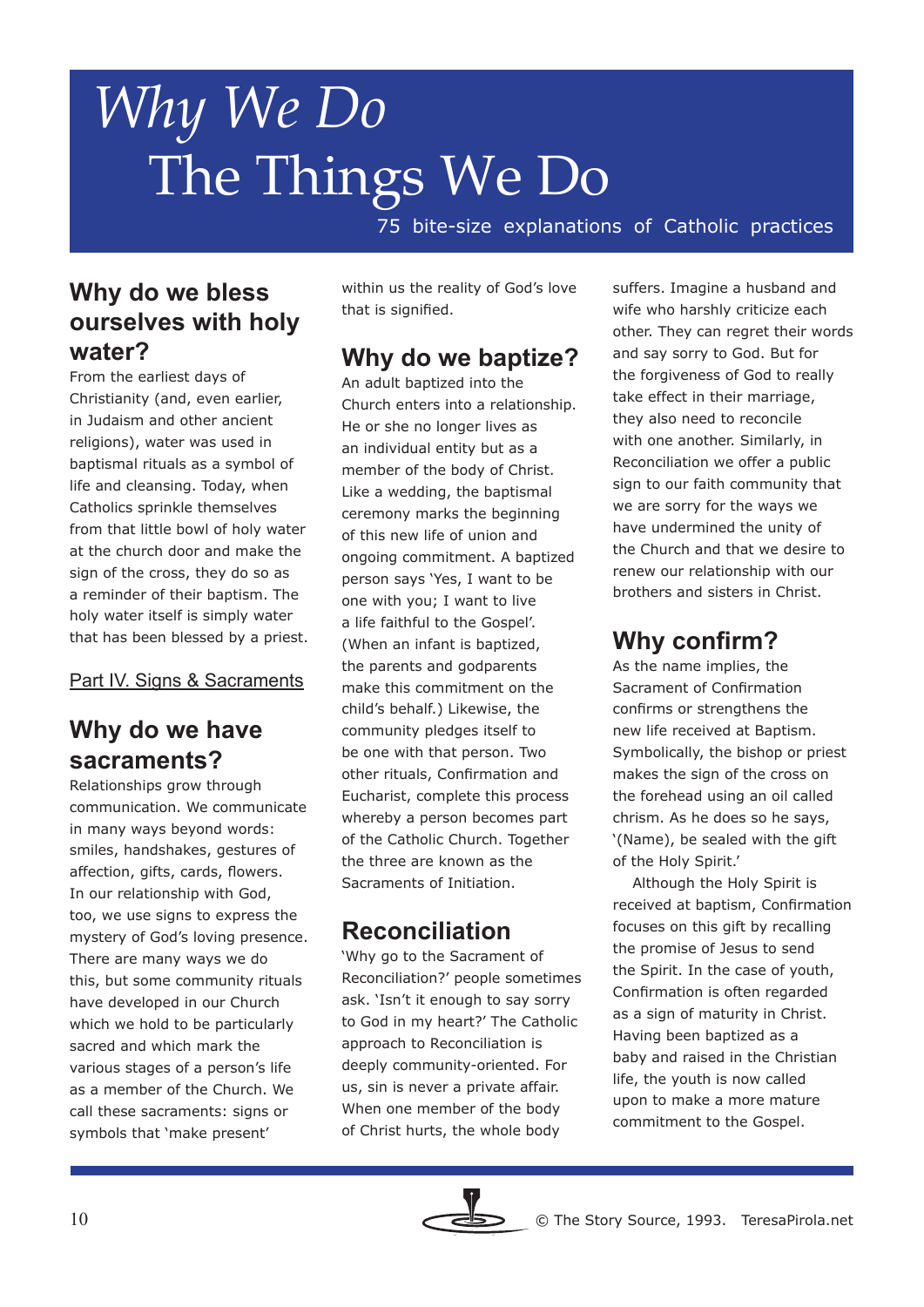75 bite-size explanations of Catholic practices

In particular, Confirmation underlines our commissioning to be bold, apostolic witnesses to the gospel.

# **Why do we celebrate the Eucharist?**

For Catholics, the sacrament of the Eucharist, the sacred meal whereby we break bread and share the one cup, is the paramount sign of our unity with and in Christ. It has been described as the source and summit of the Church's life. When we receive the Eucharist we believe that we receive Jesus in an extraordinarily intimate way: we take him into our very beings in the form of food and drink. In doing so, we remember the way he died for us and rose again to lead us into eternal life. The Eucharist not only commemorates past events, it draws us into the mystery of Christ in the here and now and ultimately towards our eternal life with God.

#### **Why do couples 'marry in the Church'?**

When a couple is married in the Catholic Church, they not only say 'yes' to each other and to God's blessing on their marriage; they say 'yes' to being a sacrament. That is, they declare before the community of faith that they will be a special sign to that community; a sign of the life of unity that Christ desires for his Church. That's a lofty calling! By the example of their daily witness, sacramental couples summon all members of the Church to live as one, to be united in mind and heart.

# **Why do we ordain?**

Like a husband and father, a priest in the Catholic Church is called to a sacred, lifelong relationship of love; however instead of giving his love exclusively to one woman and to one family unit, he is called to give his love in a nonexclusive celibate manner to the community in his care.

 Through the sacrament of holy orders, priests are called to empower the gifts of the community into a workable whole. They live out their baptism through a specific mission of leadership, service, prayer and

teaching. In the midst of the community, the priest stands as a sacred sign, a sacrament of Christ, the Good Shepherd, who personally cares for his people. The priest also stands as a witness to the Holy Spirit's action in the Church. The Spirit continually breathes life into the community and guides it to ever new depths of unity and faith.

#### **Why do we anoint people?**

The practice of anointing with oil goes back to ancient times. In the Old Testament it was used in the consecration of priests and kings. The healing and fragrant properties of the oil made it an appropriate symbol of the strength of God and the sweetness of a virtuous life. The Christian Church adopted this ritual to indicate the imparting of the Holy Spirit. Today we anoint the sick and those in danger of death to invoke God's healing and comforting presence. We also anoint people in the sacraments of baptism, confirmation and holy orders as a sign of their consecration to Christ through the transforming power of the Spirit.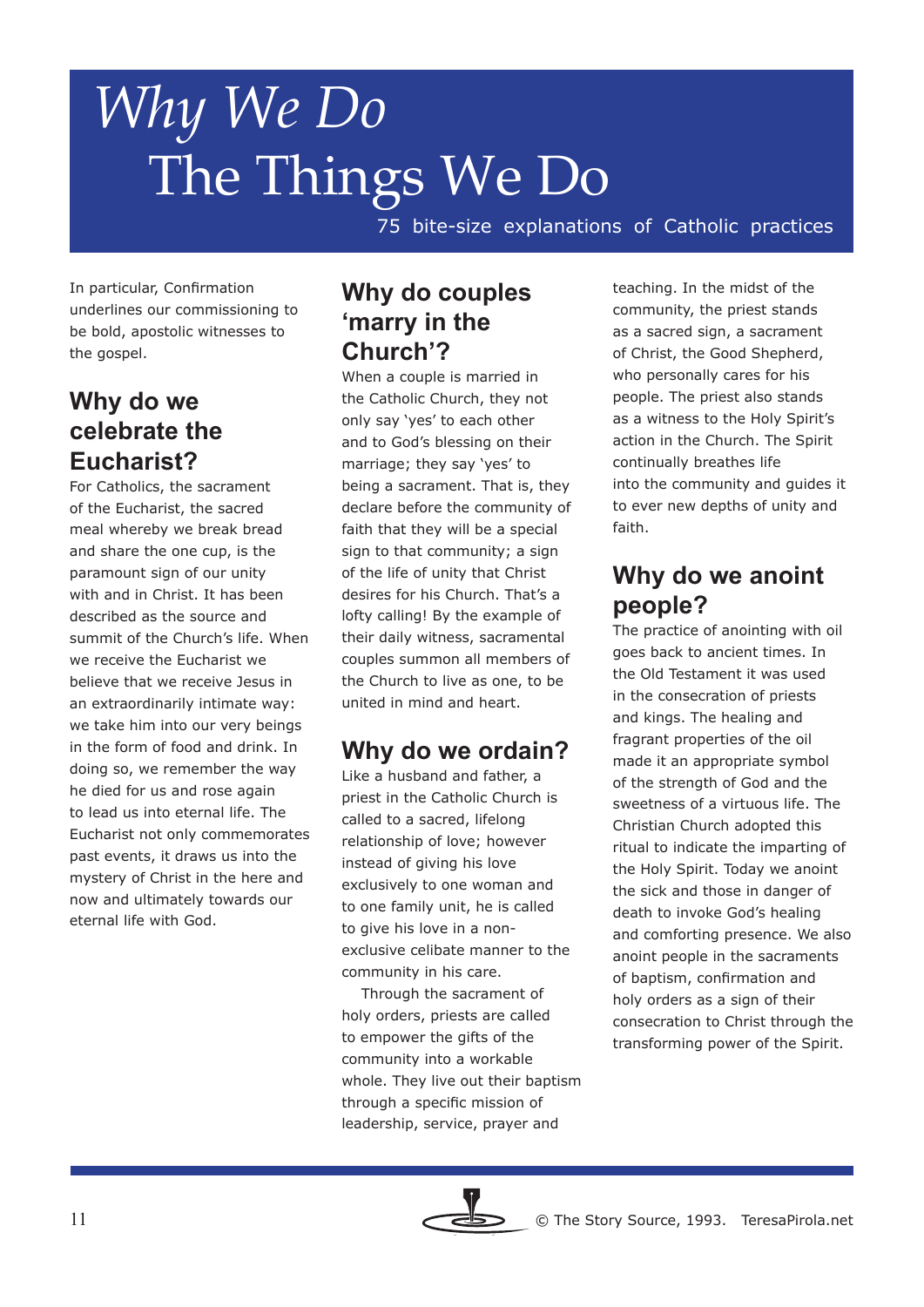75 bite-size explanations of Catholic practices

## **Why do Catholics have a Pope?**

In any organization, community or family, there is usually somebody whose presence gives the group cohesion and direction. This person might exert such influence in a specified role such as the managing director of a company, or less formally, as a parent around whom family activities revolve. For Catholics, the Pope fulfils a unique role as a sign and guardian of the unity of our faith community. The title 'Pope' comes from the Greek 'papas' and Latin 'papa' meaning 'father'. As the bishop of Rome and the successor of St Peter, he is regarded as the representative of Christ the Good Shepherd. The Pope's role implies a relationship of love with Christ and his people.

# **The Parish**

If a hallmark of the Church is its love and unity, how does this happen in practice? How can millions of Catholics all over the world love one another?! Part of the answer is that the universal Church is comprised of many small cells of community. Individual members experience love and unity at a local level. One way this happens is through the parish. The word 'parish' comes from the Greek word 'paroukia' (district) which, in the

early Church referred to a section of the Christian population under the leadership of the bishop; that is, the equivalent of the modern diocese. From the late 14th century, however, it applied to subdivisions of the diocese.

# **Why do we use incense?**

Incense is a symbol of our prayers ascending to God. It also symbolizes purification, honor and the presence of the Holy Spirit. Based on Old Testament tradition, the use of incense in the Christian liturgy dates back to the fourth century in the east, later spreading to the west. The word 'incense' comes from the Latin 'incensum' (literally: something burned) and from 'incendere' (to kindle).

# **Why pray?**

Relationships thrive on good communication. Married couples especially will attest to that. To grow in love and friendship we need to communicate, not just honestly but often! When we pray, we express our desire to grow in relationship with God. We use our human capacities to open ourselves to a profound mystery. Through prayer we can praise, thank, ask, cry, argue and express many emotions. We can speak, listen, sing, chant, dance,

smile, embrace or just sit with our God. As Christians, our prayer takes on a specified character. We approach God through the person of Jesus Christ and with a consciousness of being part of a Spirit-led community, the Church.

# **Why do we bless things?**

Quite apart from the blessing of people and the blessing of the eucharistic bread and wine at Mass, Catholics are renown for blessing objects: houses, medals, statues, vestments, food...even computers! As found in scripture, a blessing is an authoritative pronouncement of God's favor. We bless as a way of placing our lives under the power of Christ. When we bless objects we acknowledge the goodness of God's creation and our desire to use these gifts for the service and glory of God.

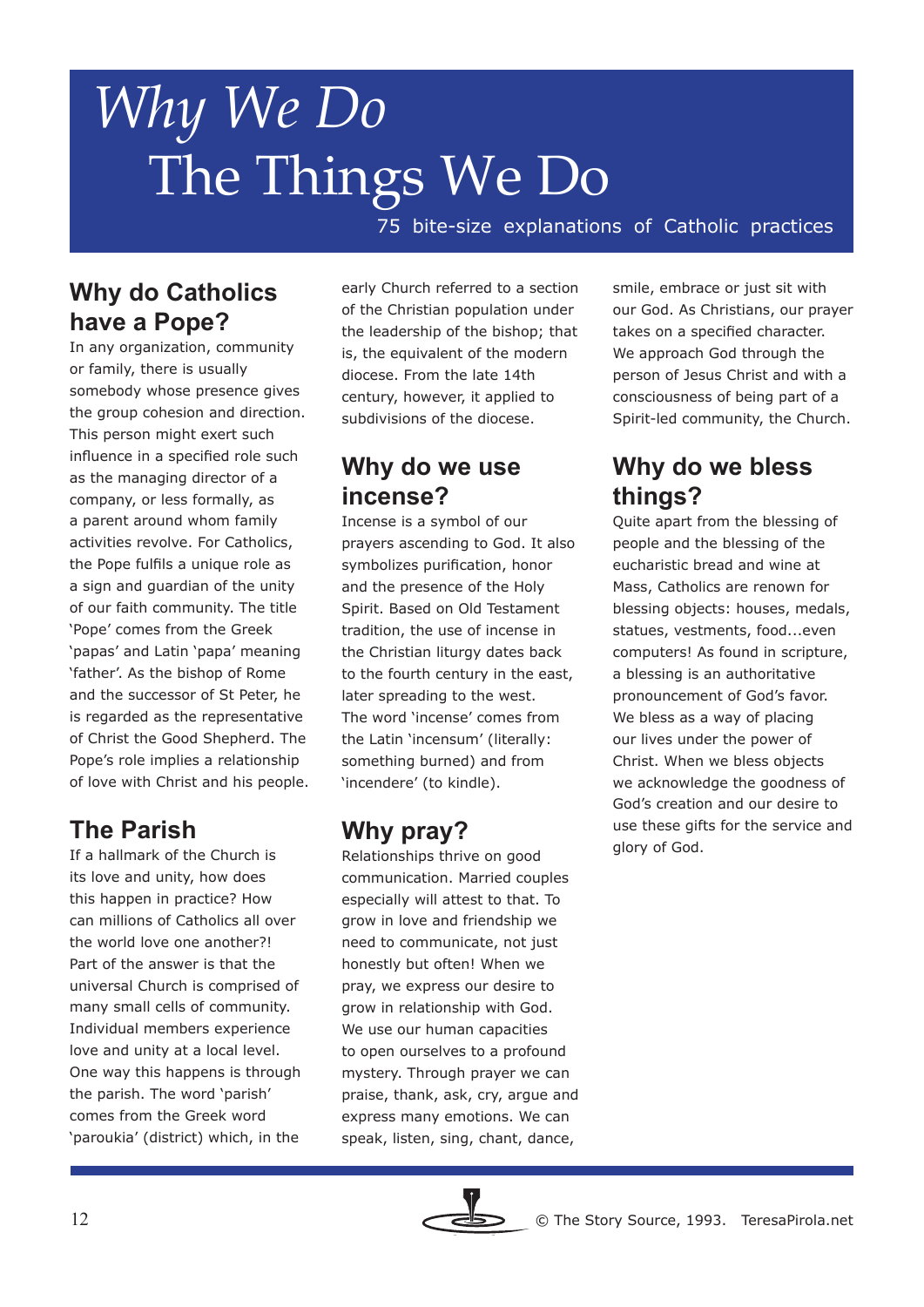75 bite-size explanations of Catholic practices

# **Why candles?**

Ever been to Carols by Candlelight? If so, you will agree that there is something about the glow of candle flames on a dark night that evokes feelings of warmth, hope and festivity. No wonder, then, that Christians use candles as a symbol of the life and enlightenment that comes from God. The practice of using candles in the Christian liturgy is based on early Christian traditions of lighting candles in pre-dawn services, in the catacombs and on the graves of Christian martyrs. Next time you light a candle, pause to consider how you can bear the light of Christ to our troubled world.

# **Grace before meals**

The practice of pausing at meal times to give thanks to God is a way of acknowledging the divine source of all our life-sustaining gifts. As many a family will attest, this brief prayerful interaction with God and with one another is a sure way of strengthening the bond of faith in a household. As one person put it: 'It's a bit like kissing my wife when I come home from work. It's only a small thing but it means a lot to our marriage.' Small habits build strong foundations! If only for your children's sake, make grace before meals part of your lifestyle.

#### Part V. RCIA

#### **Why do we have the Catechumenate?**

When people enter your home for the first time, it is hospitable to welcome them! In simplest terms, this is the idea behind the Catechumenate.

 The Catechumenate is the process of initiation through which people are baptized Christians. After a period of preparation, the catechumens are baptized, confirmed and receive the eucharist at the Easter vigil. A period of further catechesis follows. Various smaller rituals are celebrated at points along the overall journey.

 In the early Church, initiation was a joyous celebration of the immersion of the newly baptized into the Christian community. Over the centuries, however, the communal orientation of this process died out. Until relatively recently, more often than not, 'converts' slipped into the Sunday pews unannounced, uncelebrated.

 In 1972, under the name Rite of Christian Initiation of Adults, (R.C.I.A.) the ancient Catechumenate was revived as the norm for adult baptism. Its introduction has challenged parishes to develop a greater spirit of welcome and celebration involving the whole parish

community in the way it relates to enquirers and newcomers. The Catechumenate today is gradually becoming an established part of parish life.

# **Enquiry**

When two people meet each other for the first time there is usually a 'getting to know you' period before the relationship proceeds to a deeper level. The initial stage of the R.C.I.A. - the period of Enquiry - is a bit like that. As a person expresses initial interest in the Catholic community, parishioners respond to the enquirer's questions and share something of their own experience of being Catholic. No formal commitment is called for at this stage. It is a time of initial exploration as the enquirer, with the help of the parish community, decides whether he/she will undertake the journey towards baptism and full communion with the Catholic Church.

#### **Rite of Welcome**

The Rite of Welcome is a parish liturgical celebration which marks a person's decision to undertake the process of becoming a Catholic. Having established a certain relationship with the Catholic community, this person now enters into a deeper period of formation. The public nature

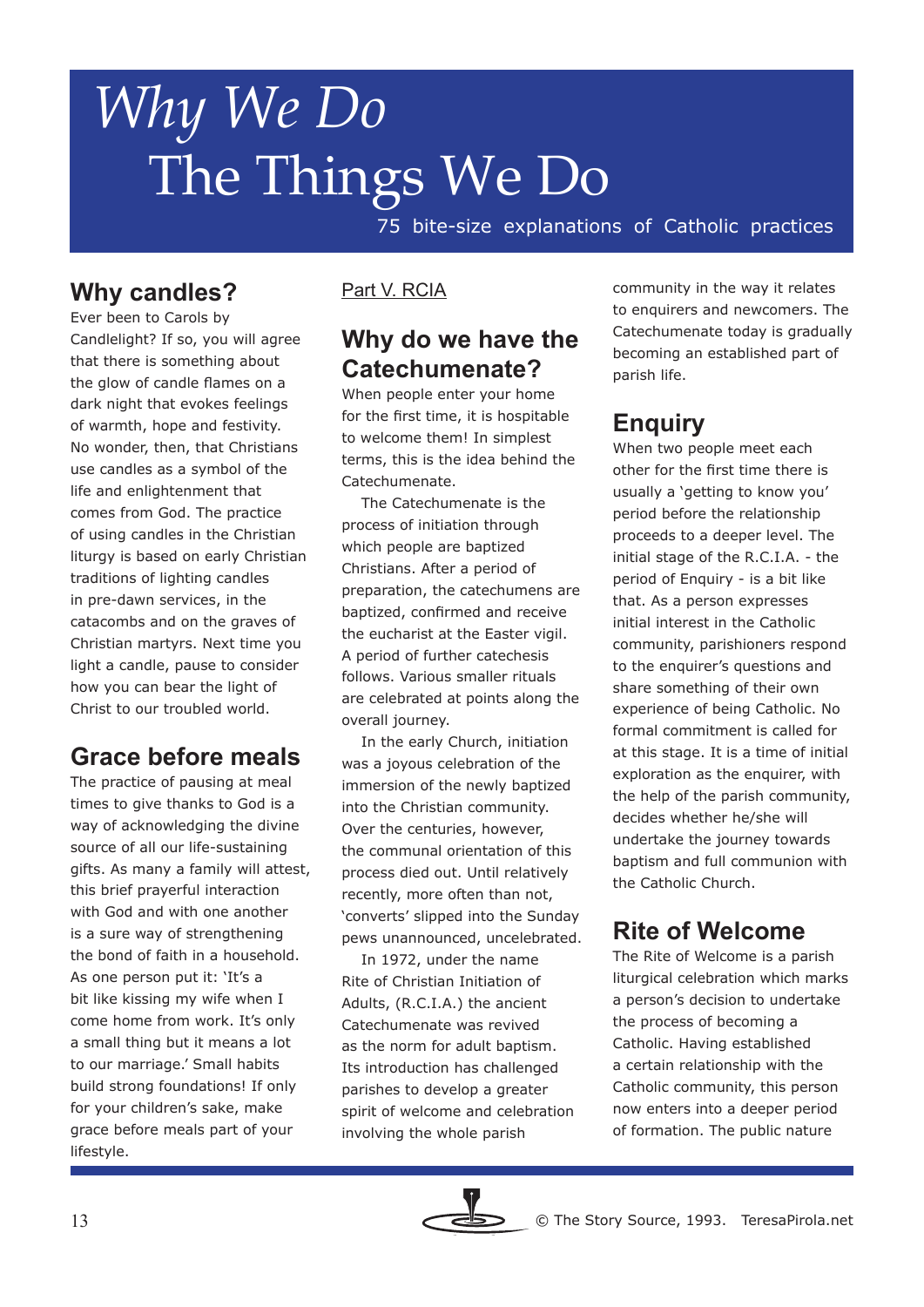75 bite-size explanations of Catholic practices

of this celebration highlights the fact that the catechumen's commitment to Christ involves a commitment to a specific community of people. The parish community in turn welcomes the catechumen and pledges its support in the weeks and months to come.

 The period of the catechumenate The catechumenate is the second of four stages of the Rite of Christian Initiation of Adults. During this period an unbaptized person becomes more deeply acquainted with the people, teachings and practices of the Catholic Church with the expressed desire of becoming a Catholic. He/she is no longer called an 'enquirer' but a 'catechumen' (from the ancient Greek: one who 'echoes the gospel'). The relationship between catechumen and the parish community is a bit like an engaged couple who are seriously preparing for marriage. The length of this period is open-ended, taking anything from weeks to years according to the pace of the individual's experience of conversion. The word 'catechumenate' is also used as a general term to refer to the overall process of Christian initiation.

## **Why do catechumens leave early?**

In the early Church, catechumens did not participate at the eucharistic table until they were baptized. So deep was the people of God's appreciation of the bond of intimacy signified by the sharing of the eucharist, that it was considered inappropriate for anyone not fully immersed in the community to be present.

 In modern catechumenate practice, we send our catechumens forth after the Gospel and homily, with the catechist and with their community's blessing, to a nearby room where they reflect prayerfully on the Word of God. This practice is not to be mistaken as a rejection! Rather, it is a dramatic reminder to the congregation of the importance and the demands of the eucharistic bond shared by members of the Church.

## **'Who's who' in the R.C.I.A.?**

For parishioners who are little baffled by the multitude of titles (often derived from ancient Greek) relating to people in the R.C.I.A., here is a simple glossary of common terms:

- Enquirer: A person who approaches the Catholic Church with an initial expression of interest.
- Catechumen: (Greek: one who 'echoes the gospel.') An unbaptized person who is undertaking preparations for baptism in the Catholic Church.
- Candidate: A baptized Christian of another Christian denomination who seeks full communion with the Catholic Church.
- Neophyte: (Greek: 'new nature') A recently baptized Catholic.
- Sponsor: a Catholic who acts as a companion to a catechumen or candidate on his/her journey to becoming a Catholic.
- Catechist: A parishioner with a role of teaching and facilitation in the catechumenate process.
- Catechumenate team: The core group who oversees the Rite of Christian Initiation of Adults in a parish. Since the initiation of adults into the Church is regarded as the responsibility of the whole parish, the actual involvement of people in the process is far wider than the team.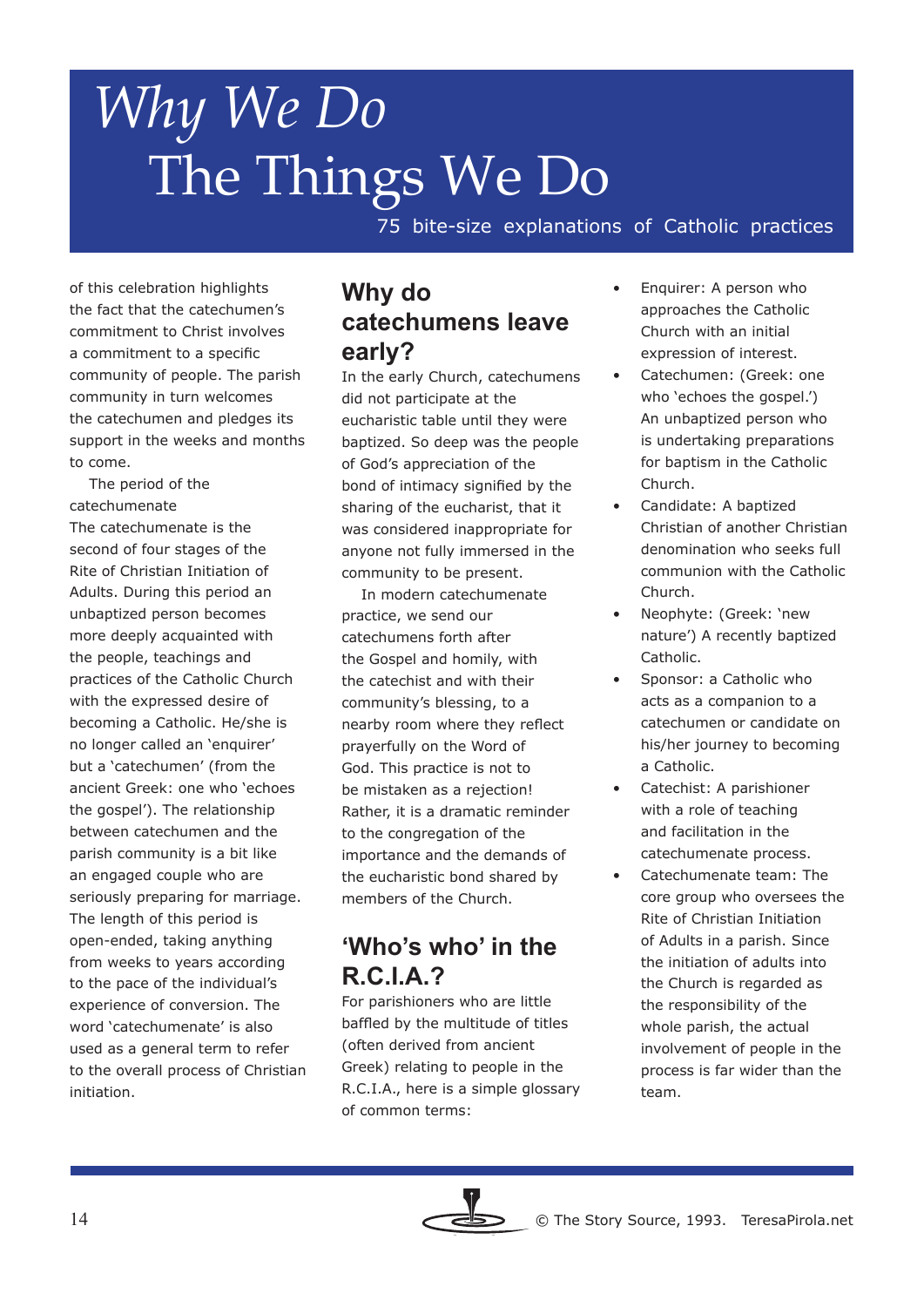75 bite-size explanations of Catholic practices

## **Why do we have catechists in the catechumenate?**

Those preparing to become Catholics meet regularly with parishioners who assist them in their understanding of the scriptures and the traditions and teachings of the Church. The role of these catechists is more than one of imparting information. It is a role of listening to the unique questions and issues faced by each individual and encouraging each to discern the action of the Holy Spirit in his/her life. The work of these catechists is supported by the priest and other parishioners such as sponsors, friends and relatives of the catechumens.

## **Why do we have sponsors in the catechumenate?**

Everybody needs a friend along the journey of life. For a person on the journey to becoming a Catholic, the sponsor is a parishioner who 'walks with' the catechumen. The sponsor's role is not to be a theological expert but to act as an encourager and guide in the catechumen's faith experience, to respond to questions and to witness to the Gospel in everyday ways. Of course, sponsors are not alone in their role. The catechumen is also supported by catechists, friends and relatives, the priest and other parishioners.

# **Rite of Election**

If we think of the Church as a loving relationship between believers, then the Rite of Election is a bit like the later stages of a couple's engagement. At a ceremony held at the diocesan cathedral, at which the bishop presides, the catechumens declare before the Church community their intention to receive baptism at Easter. In turn, the community affirms their readiness to take this step. The catechumen is now referred to as one of 'the elect' and enters into the third stage of the R.C.I.A.: the period of enlightenment.

# **Period of Enlightenment**

Imagine an engaged couple a few weeks before their wedding. Expectations mount. Preparations intensify. They are acutely aware of the important life step they are about to take. Anticipation is often tinged with anxiety. For people in their final weeks of preparation for baptism, the experience can be somewhat similar. This stage - the Period of Enlightenment - normally coincides with Lent and is a time

of heightened reflection and repentance as preparations for baptism (usually at Easter) come to a head.

# **Scrutinies**

For those preparing for baptism (and, indeed, for all Christians), turning away from sin is a gradual and life-long process. The R.C.I.A. includes three short ceremonies called scrutinies which contribute to this process. During a scrutiny we call on God's healing presence to free the catechumens from the forces of darkness and to be open more fully to the goodness and fullness of life promised us by Christ. The scrutinies are held on designated Sundays during Lent.

# **Presentation of the Creed**

In family life, values are handed on from one generation to the next, often symbolized through a particular custom, document or treasured heirloom. Throughout the centuries the Church, too, has passed down its most precious beliefs, often symbolized in rituals and prayers. The Presentation of the Creed is one such example. In a short ceremony several weeks before their baptism, catechumens are formally presented with the Creed, a statement of Catholic